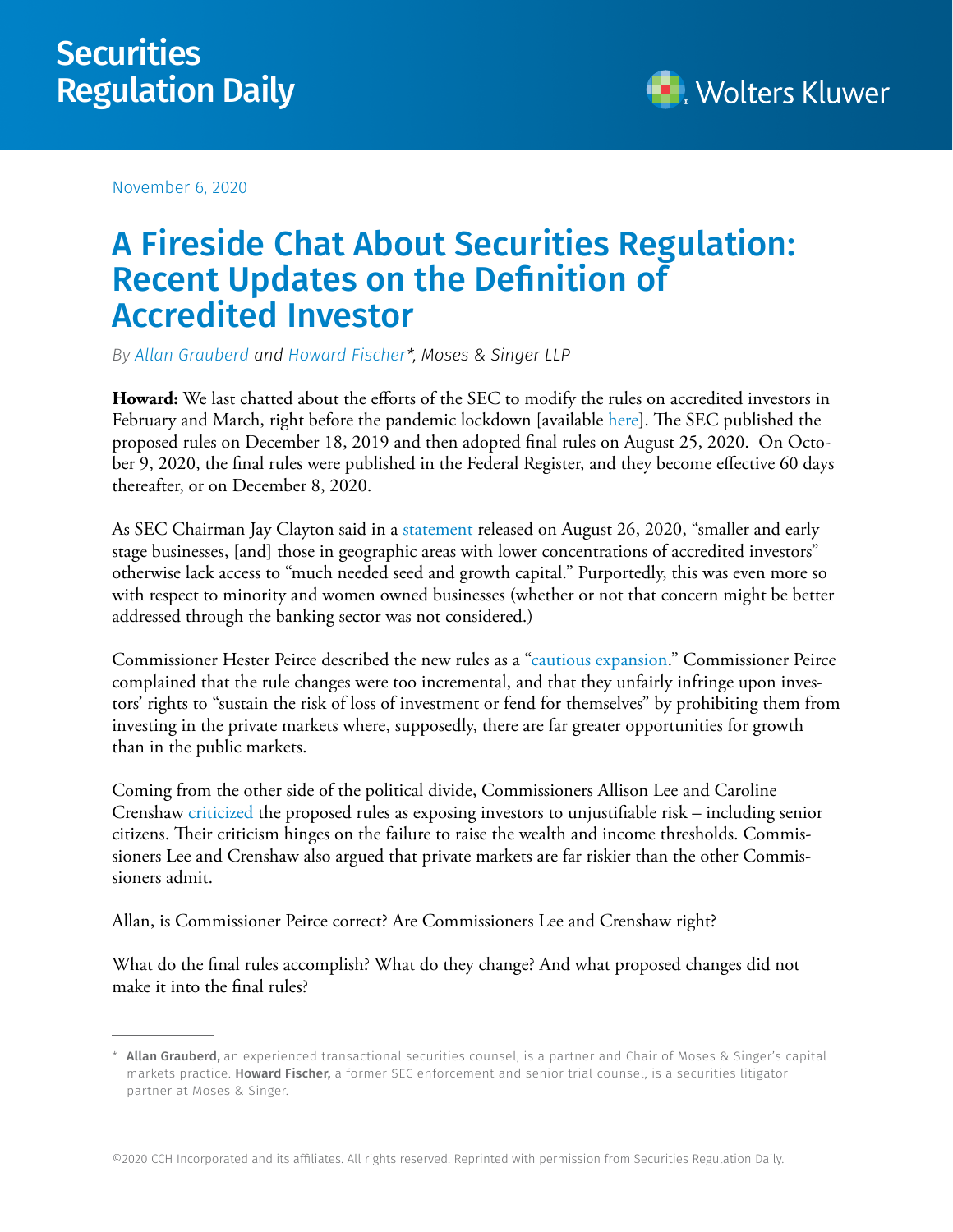**Allan:** What the final rules accomplish is to expand the categories of accredited investors to both new categories of natural persons and new categories of entities. While not as broad as some expected, they are a significant expansion from the manner in which the prior rules considered the issue of accreditation.

**Howard:** We talked previously about the focus that the prior rules placed on economic status as a proxy for investor sophistication. The prior rules established income and assets as the standard for determining whether or not an investor was sophisticated enough for presumably more complex and risky investments. As we've discussed, that framework came under criticism from, among others, Commissioner Peirce, for being unfair to those outside major metropolitan areas, who had lower income and asset levels. And as we discussed before, the mere fact that a dentist, for example, has a high net worth and income, doesn't mean she can analyze more esoteric investment opportunities. As a former SEC prosecutor, I prosecuted many cases where the victims were high income and high net worth individuals. Their business acumen in one field did not provide them with the necessary expertise to properly evaluate complex or risky investments. Clearly, the SEC agrees with me that income and wealth alone are not sufficient indicators of investor acumen. What have they done?

**Allan:** First, the SEC has expanded the definition of accredited investor to encompass certain career credentials that are a proxy for investor sophistication. The new rule, designated as Rule  $501(a)(10)$ , provides accredited investor status to "[a]ny natural person holding in good standing one or more professional certifications or designations or credentials from an accredited educational institution that the Commission has designated as qualifying an individual for accredited investor status."

The SEC set up this general scaffolding with the idea that certain credentialing procedures might be a better guide to investor sophistication than wealth. Acceptable credentials will be designated and set out on the SEC website by SEC order based on various criteria further set out in the rule that will be adopted only on notice and an opportunity for public comment. Among those criteria is that it ensure that the holder of any such credential "has sufficient knowledge and experience in financial and business matters to evaluate the merits and risks of a prospective investment." Moreover, any evidence of qualification has to be verifiable, and any such certification must be "publicly available by the relevant self-regulatory organization or other industry body or is otherwise independently verifiable."

For now, the credentials designated only include those holding certain securities licenses, namely, the Series 7 (General Securities Representative), 65 (Registered Investment Advisor representative) and Series 82 (Private Securities Offering representative).

The SEC considered, but rejected for now, all sorts of other credentials such as other securities licenses, and those licensed as attorneys, accountants, or MBAs. However, the SEC expressed an interest in potentially expanding the category of what other qualifications might suffice. The SEC says it wants to gain experience with this initial expansion, but left open the possibility it will order additional categories of natural persons to be included, and posited certain other examinations adequately measuring financial sophistication would be a possible expanded category.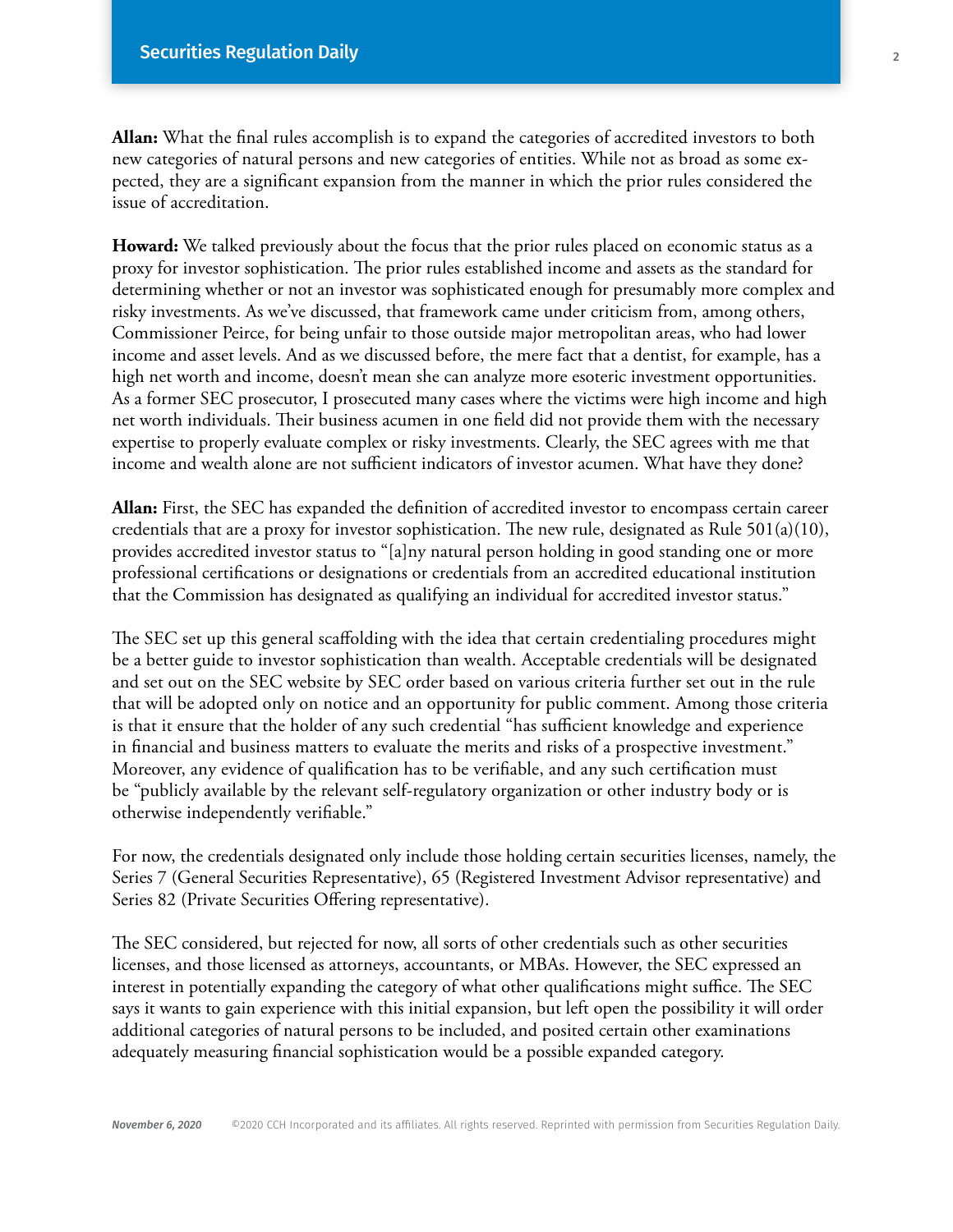**Howard:** Accreditation based on formal testing was not the only way in which the SEC expanded the definition of what qualifies as accreditation. They also added to the category of natural persons who qualify as accredited investors so called "knowledgeable employees" of certain investment funds. Previously, only a limited number of the employees of issuers were deemed accredited, including directors and executive officers (but only for offerings from that issuer). It seems like the SEC is now allowing an expanded class of employees of certain kinds of investment funds to be considered as qualified in connection with purchases of that investment fund's securities, depending on their status.

Allan, can you explain in greater detail the changes that the SEC made here?

**Allan:** The SEC has imported the definition of "knowledgeable employee" from Section 3(c)-5(a) (4) of the Investment Company Act, which uses that definition to omit counting such persons when determining whether a fund has more than 100 investors or any non-Qualified Purchasers, for purposes of applying the  $3(c)(1)$  and  $3(c)(7)$  exemptions from investment company registration requirements. As used in new Rule 501(a)(11), such a person shall be deemed an accredited investor but only in offerings for securities of the reference private fund.<sup>1</sup> The definition from the Investment Company Act includes any "Executive Officer, director, trustee, general partner, advisory board member, or person serving in a similar capacity, of the Covered Company or an Affiliated Management Person of the Covered Company." It also includes employees who serve not solely in a clerical or administrative capacity, and who participate in the investment activities of such Covered Company.

The SEC analogizes the new definition to the current Rule 501(a)(4) definition for directors, executive officers or general partners of an issuer. Also, because these knowledgeable employees are now deemed accredited, they will not prevent a fund from qualifying under Rule 501(a)(8) when it has under \$5 million in assets (this accredited investor definition applies to qualify an entity where all investors in that entity are accredited). The SEC believes that employees of managing entities of a fund will generally be accredited by virtue of their status as an "Affiliated Management Person". Furthermore, a knowledgeable employee's spouse can be attributed the status of knowledgeable employee when investments are held jointly.

**Howard:** The SEC also expanded the accreditation standard for certain entities as well. What are they?

**Allan:** The SEC has included several additional entities as automatically accredited. These include:

- **Registered Investment Advisors**. This would include both federal and state registered investment advisors. It also includes exempt reporting advisors.
- **Rural Business Investment Companies**. Similar to SBICs (Small Business Investment Company), they are defined under the Consolidated Farm and Rural Development Act as a company that has been approved by the Secretary of Agriculture and has entered into a participation agreement with the Secretary. These entities are exempt from Investment Advisor Act registration so that is the rationale of included them as accredited (since RIAs are now).
- **Limited Liability Companies** will now be accredited in the same manner as corporations, i.e., they are deemed accredited if they have over \$5 million in assets and were not formed for the specific purpose of making the investment. This is less a change than a recognition of prior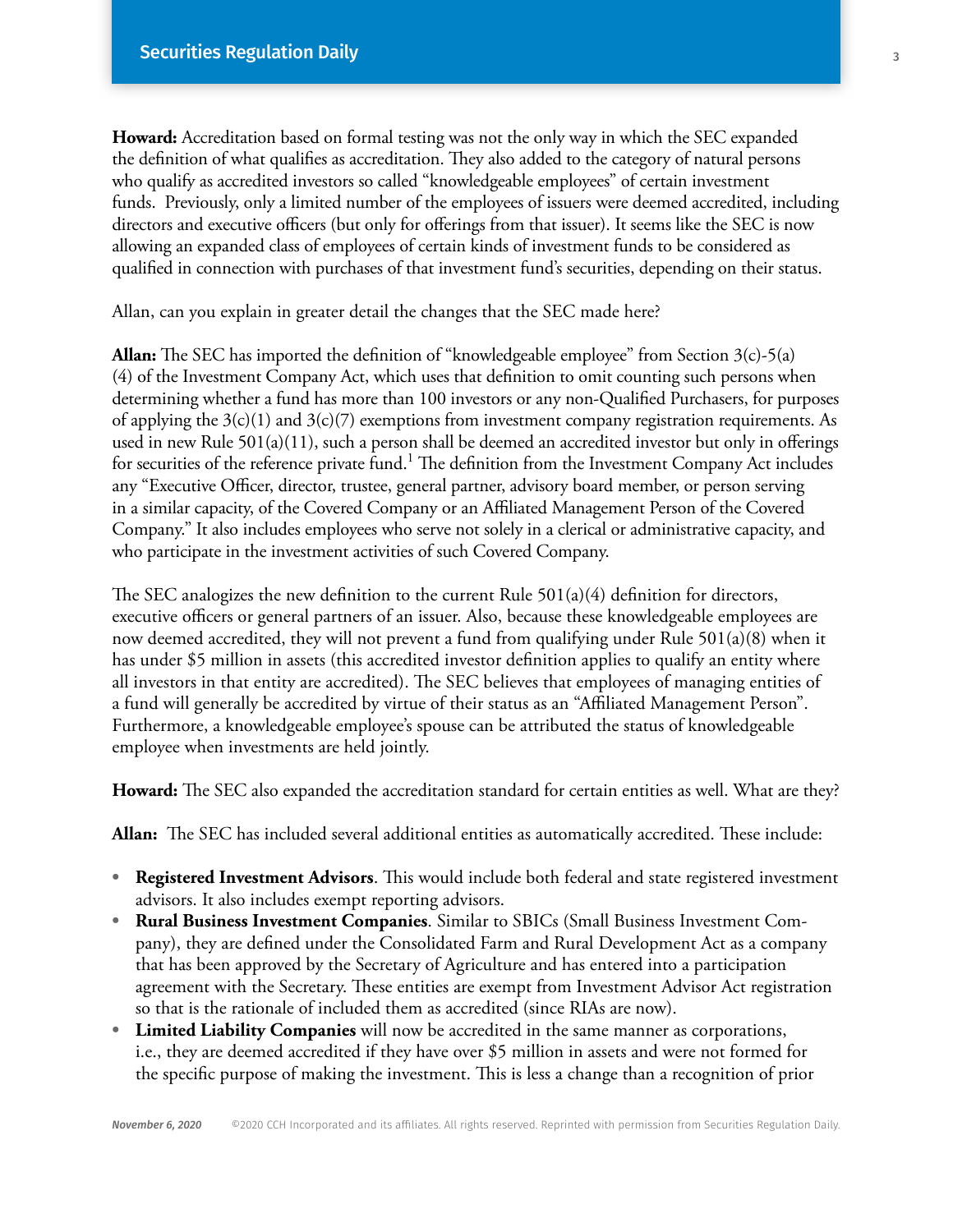practice, as the SEC had previously determined in no-action letters that LLCs should be treated as accredited if they meet the standard in the preceding sentence. However, even though it was suggested, the SEC did not explicitly include managers of an LLC in a new accredited investor category but stated they were already covered in Rule  $501(a)(4)$  because of that section's reference to persons having duties similar to that of an executive officer.

**• Catch-all entities**. Entities not defined in existing entity categories (such as corporations or LLCs) now have a category that makes any such entity accredited if it has more than \$5 million in investments and was not formed for the specific purpose of making the investment in the Regulation D Offering for which accredited status is claimed. This would include Indian Tribes, labor unions, government entities and funds, as well as certain entities organized under the law of a foreign jurisdiction (that does not have a corporate analogue since otherwise it would be permitted under Rule 501(a)(3)). "Investments" is defined in the same manner as for defining a qualified purchaser under the Investment Company Act, to include securities, real estate for investment purposes, commodity interests, physical commodities, and non-security financial contracts held for investment purposes; as well as cash and cash equivalents. The idea behind using "investments" rather than assets is to imply a level of sophistication that owning, for example, a piece of land for non-investment purposes, may not imply. $^2$ 

**Howard:** What about Family Offices? I understand that certain entities that don't have outside clients will now be considered accredited. Which, after all, makes some sense--why should entities that serve only a limited clientele be subject to a more restrictive standard that limits the investments they can make? What is included in this category?

**Allan:** The category of "Family Offices" and "Family Clients" sets out a classification that is an exemption from registration as an investment advisor. It generally refers to private funds that serve a single family, and make investments solely for the benefit of so-called family clients. To be accredited under new Rule 501(a)(12), a family office must have at least \$ 5 million in assets under management.

The family clients that are accredited individually must have the investment directed by the family office to claim accredited status. "Family clients" generally are family members, former family members, and certain key employees of the family office, as well as certain of their charitable organizations, trusts, and other types of entities. Family clients already include the concept of spousal equivalents. $3$  A spousal equivalent is defined as a cohabitant occupying a relationship generally equivalent to a spouse.

**Howard:** Notably, a few things were not included. Among them were various adjustments that Commissioner Peirce had been pushing. As we discussed last time, Commissioner Peirce believes that as income and asset levels are substantially higher in major metropolitan areas, it is unfair to rural areas to require the same income levels for accreditation. Thus, she had proposed that regional income and wealth disparities be taken into account. Note though, in one change under the new rules, spousal equivalents are now allowed to be counted for the existing income and net worth standards.

From the other side of the political spectrum, as noted in their comments, Commissioners Lee and Henshaw proposed that the failure to index the financial standards to inflation made them less